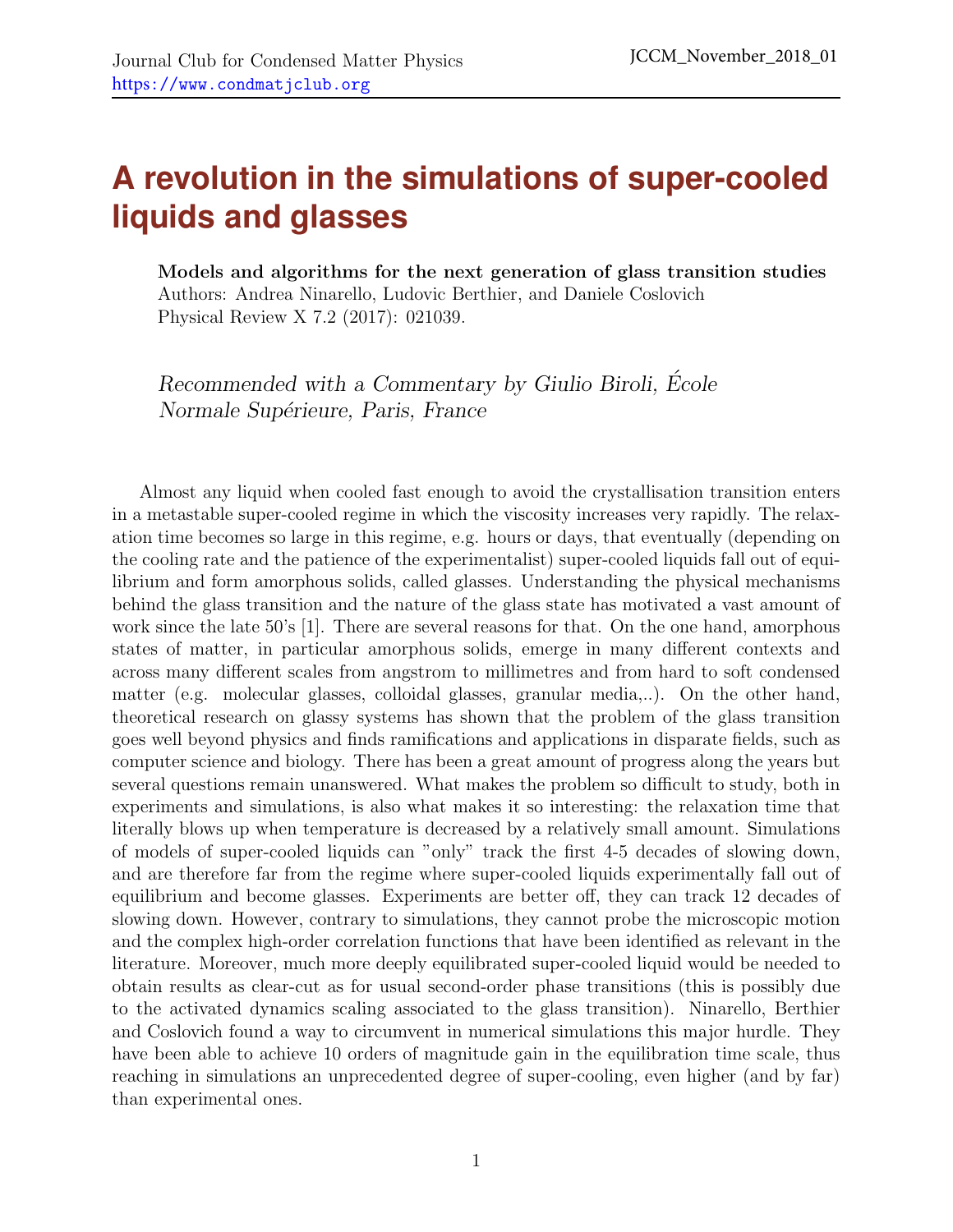Finding smart Monte-Carlo (MC) algorithms able to equilibrate numerically models of super-cooled liquids at low temperature is an old quest. Ninarello, Berthier and Coslovich reversed the problem, and instead of searching the best algorithm for a given system they introduced new models of super-cooled liquids for which a given algorithm provides groundbreaking results. The algorithm they focus on is the so-called swap MC where translational particle displacements are complemented by swaps of particle pairs. The method was first introduced to study simple fluids and crystals [\[2,](#page-2-1) [3\]](#page-2-2) and then applied to models of super-cooled liquid in [\[4\]](#page-2-3), for which it was shown to achieve an interesting but limited gain in equilibration time scale of the order of 2 decades. Ninarello, Berthier and Coslovich introduced new models of glass-formers: polydisperse mixtures, in which the combined optimization of the inter-particle pair-wise interaction's softness, polydispersity, and non-additivity lead to a massive gain in the equilibration time. The main idea is using continuous poly-disperse sys-



Figure 1: Relaxation times obtained from standard (open symbols) and swap (filled symbols) dynamics for various polydisperse models of various softness (n) and nonadditivity  $(\varepsilon)$  are shown in an Arrhenius form with rescaled temperature  $T_q/T$ . The standard dynamics relaxation times were fitted with the Vogel-Fulcher-Tamman, parabolic  $(\tau = \tau_0 \exp(A/T + B/T^2))$ , and Arrhenius laws. The location of the experimental glass temperature  $T_g$ , shown with vertical dashed lines, was estimated as the temperature at which the fitted relaxation time is  $10^{12}$  larger than the microscopic time (the fits are not shown in the figure).

tems, which ensures that swap MC moves are accepted frequently. In this way, particles that would be otherwise stuck for a long time in the cage formed by their neighbours are "teletransported" away. These moves makes the density field, and the system as a whole, relax much more quickly. Fig.1 (from the recommended manuscript) compares the relaxation-time obtained using a standard physical dynamics (empty symbols) with the one obtained using swap MC (filled symbols) for several models. Fig. 1 shows that thanks to the swap MC one can obtain equilibrated configurations of super-cooled liquids in a regime in which the physical dynamics would be several decades slower, making possible to explore temperatures even lower than the ones reached in experiments. The experimental glass transition temperature,  $T_g$ , is estimated in Fig.1 as the point at which the relaxation time of physical dynamics is 10<sup>12</sup> larger than the microscopic time.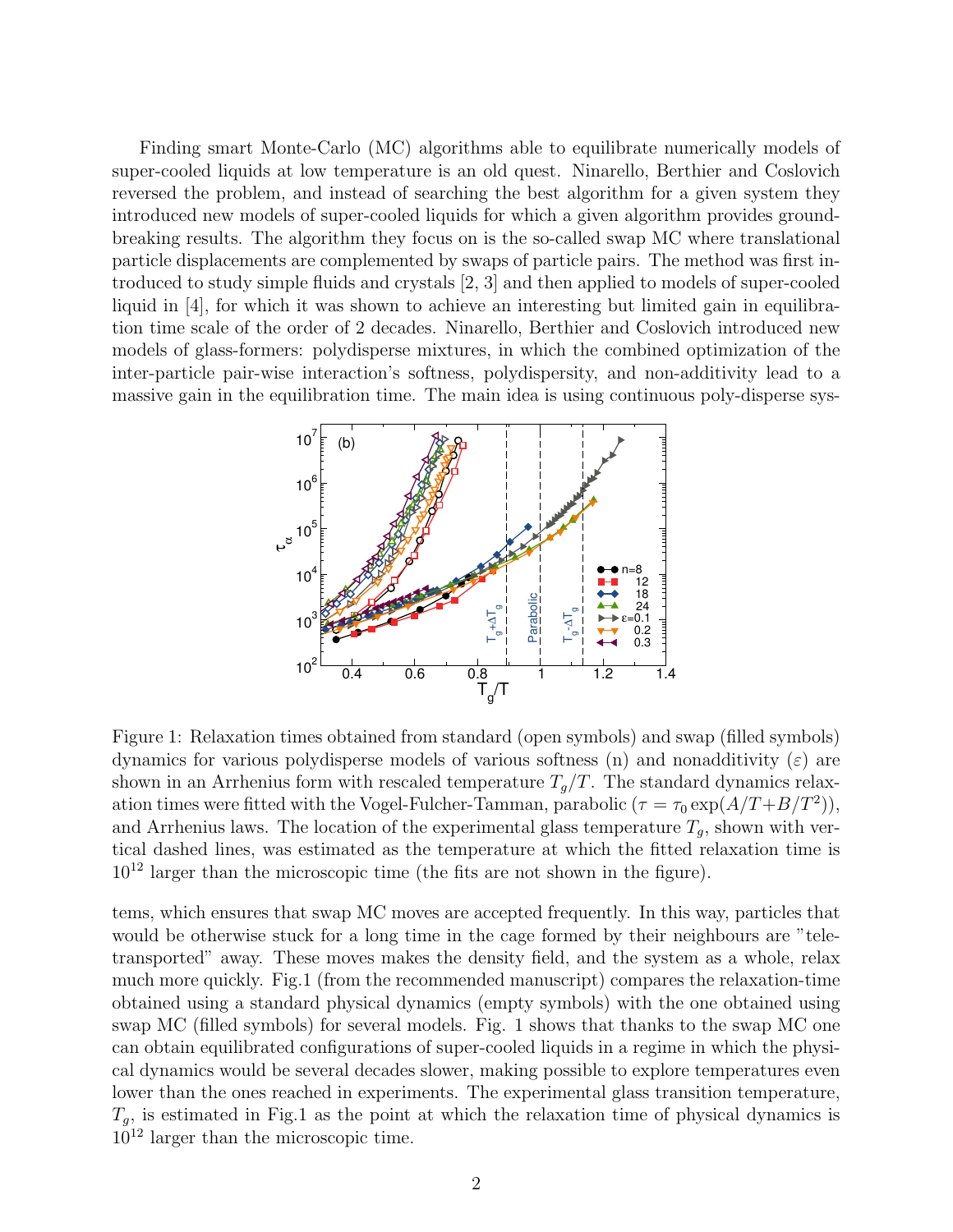This advance has opened the way to several investigations that were just impossible before. It is well known from experiments that amorphous solids display properties which are unlike the ones of their ordered counterparts, i.e. crystals. Thanks to the swap MC method is now possible to study such properties in simulations, and concomitantly develop theories whose microscopic predictions can be directly tested. This represents a very promising research program which is already underway with new results coming out every month, e.g. on the yielding transition  $[5]$ , on the low-energy excitations  $[6, 7]$  $[6, 7]$  $[6, 7]$  and on the jamming transition [\[8,](#page-2-7) [9,](#page-2-8) [10\]](#page-2-9) of very stable glasses. Another front on which the swap MC allows to obtain crucial new information is glass-formation since it is now possible to approach much closer the putative ideal glass transition. Very interesting results have been already obtained in [\[11,](#page-2-10) [12\]](#page-3-0), where it was shown that the behavior of super-cooled liquids in three dimensions, at temperatures lower than the experimental  $T_g$ , is compatible with the existence of an ideal (thermodynamic) glass transition. In two dimensions, instead, the results support the absence of a finite temperature transition, as it was expected on theoretical grounds but never confirmed until now.

As often happens, when research advances new questions arise. In particular, it is natural to ask what the impressive performance of swap MC teaches us about the nature of the glass transition, and whether there is an inherent physical difference between models for which swap MC works and models for which does not. On these and other questions, works are ongoing [\[13,](#page-3-1) [14\]](#page-3-2).

## References

- <span id="page-2-0"></span>[1] L. Berthier and G. Biroli, Rev. Mod. Phys. 83, 587 (2011).
- <span id="page-2-1"></span>[2] D. Gazzillo and G. Pastore, Chem. Phys. Lett. 159, 388 (1989).
- <span id="page-2-2"></span>[3] W.G.T. Kranendonk, D. Frenkel, Molecular physics 72 (3), 679, (1991).
- <span id="page-2-3"></span>[4] T. S. Grigera and G. Parisi Phys. Rev. E **63**, 045102(R) (2001).
- <span id="page-2-4"></span>[5] M. Ozawa, L. Berthier, G. Biroli, A. Rosso, and G. Tarjus, PNAS 115 (26) 6656 (2018).
- <span id="page-2-5"></span>[6] L. Wang, A. Ninarello, P. Guan, L. Berthier, G. Szamel, and E. Flenner, arXiv:1804.08765
- <span id="page-2-6"></span>[7] G. Kapteijns, W. Ji, C Brito, M. Wyart, E. Lerner, arXiv preprint arXiv:1808.00018
- <span id="page-2-7"></span>[8] L. Berthier, D. Coslovich, A. Ninarello, and M. Ozawa, Phys. Rev. Lett. 116, 238002 (2016).
- <span id="page-2-8"></span>[9] L. Berthier, P. Charbonneau, Y. Jin, G. Parisi, B. Seoane, and F. Zamponi, PNAS 113, 8397 (2016).
- <span id="page-2-9"></span>[10] C. Brito, E. Lerner, M. Wyart Physical Review X 8 (3), 031050 (2018).
- <span id="page-2-10"></span>[11] L. Berthier, P. Charbonneau, D. Coslovich, A. Ninarello, M. Ozawa, and S. Yaida, PNAS 114, 11356 (2017).